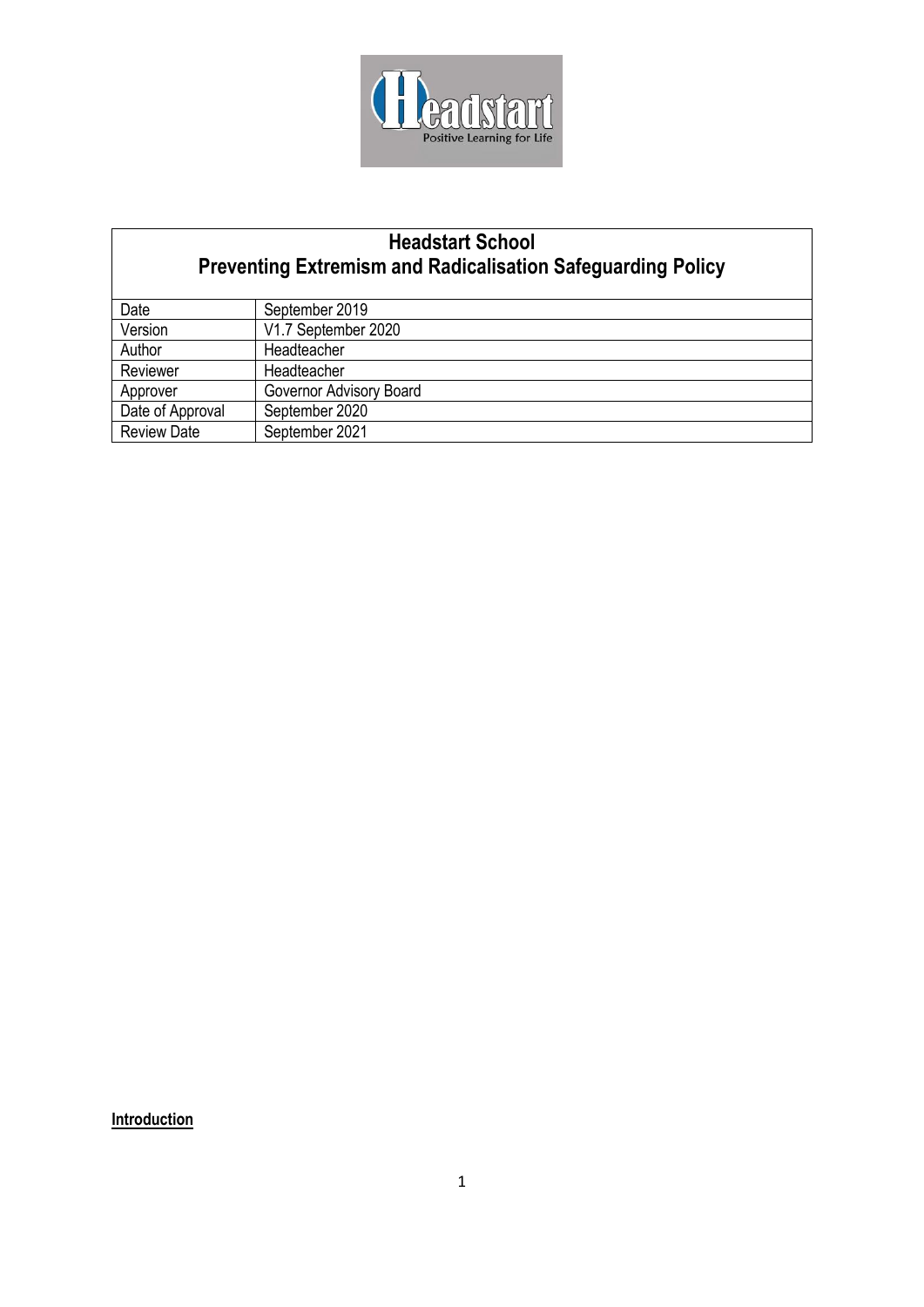

Headstart School is committed to providing a secure environment for pupils, where children feel safe and are kept safe. All adults at Headstart School recognise that safeguarding is everyone's responsibility irrespective of the role they undertake or whether their role has direct contact or responsibility for children or not.

In adhering to this policy, and the procedures therein, staff and visitors will contribute to Headstart Schools delivery of the outcomes to all children, as set out in s10 (2) of the Children Act 2004.

This Preventing Extremism and Radicalisation Safeguarding Policy is one element within our overall school arrangements to Safeguard and Promote the Welfare of all Children in line with our statutory duties set out at s175 of the Education Act 2002 (s157 of the Education Act 2002).

Our school's Preventing Extremism and Radicalisation Safeguarding Policy also draws upon the guidance contained in the "Pan Sussex Child Protection Procedures" and DfE Guidance *"Keeping Children Safe in Education, 2015"; 'Keeping Children Safe in Education: Statutory Guidance for Educational establishments and colleges, September 2016.and specifically DCSF Resources "Learning Together to be Safe", "Prevent: Resources Guide", "Tackling Extremism in the UK", DfE's "Teaching Approaches that help Build Resilience to Extremism among Young People" and Peter Clarke's Report of July 2014.*

### **School Ethos and Practice**

.

When operating this policy our School uses the following accepted Governmental definition of extremism which is:

*'Vocal or active opposition to fundamental British values, including democracy, the rule of law, individual liberty and mutual respect and tolerance of different faiths and beliefs; and/or calls for the death of members of our armed forces, whether in this country or overseas'.*

There is no place for extremist views of any kind in our school, whether from internal sources, pupils, staff or governors, or external sources - school community, external agencies or individuals. Our pupils see our school as a safe place where they can explore controversial issues safely and where our teachers encourage and facilitate this – we have a duty to ensure this happens.

As a school we recognise that extremism and exposure to extremist materials and influences can lead to poor outcomes for children and so should be addressed as a safeguarding concern as set out in this policy. We also recognise that if we fail to challenge extremist views we are failing to protect our pupils.

Extremists of all persuasions aim to develop destructive relationships between different communities by promoting division, fear and mistrust of others based on ignorance or prejudice and thereby limiting the life chances of young people. Education is a powerful weapon against this; equipping young people with the knowledge, skills and critical thinking, to challenge and debate in an informed way.

Therefore, we will provide a broad and balanced curriculum, delivered by skilled professionals, so that our pupils are enriched, understand and become tolerant of difference and diversity and also to ensure that they thrive, feel valued and not marginalized.

Furthermore, we are aware that young people can be exposed to extremist influences or prejudiced views from an early age which emanate from a variety of sources and media, including via the internet, and at times pupils may themselves reflect or display views that may be discriminatory, prejudiced or extremist, including using derogatory language.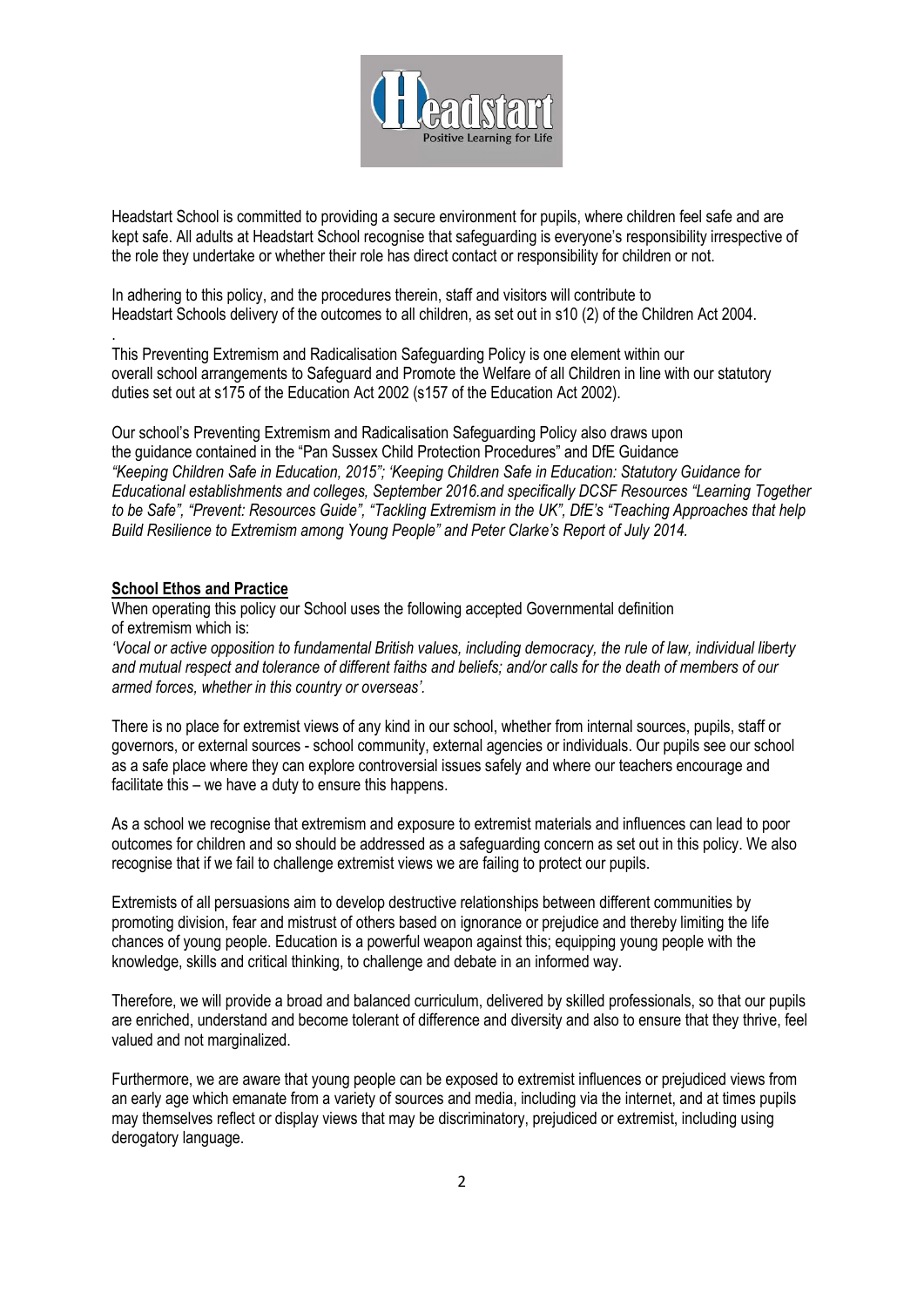

Any prejudice, discrimination or extremist views, including derogatory language, displayed by pupils or staff will always be challenged and where appropriate dealt with in line with our Behaviour and Discipline Policy for pupils and the Code of Conduct for staff. Where misconduct by a teacher is proven the matter will be referred to the National College for Teaching and Leadership for their consideration as to whether to a Prohibition Order is warranted.

As part of wider safeguarding responsibilities school staff will be alert to:

- Disclosures by pupils of their exposure to the extremist actions, views or materials of others outside of school, such as in their homes or community groups, especially where pupils have not actively sought these out
- Graffiti symbols, writing or art work promoting extremist messages or images
- Pupils accessing extremist material online, including through social networking sites
- Parental reports of changes in behaviour, friendship or actions and requests for assistance
- Partner schools, local authority services, and police reports of issues affecting pupils in other schools or settings
- Pupils voicing opinions drawn from extremist ideologies and narratives
- Use of extremist or 'hate' terms to exclude others or incite violence
- Intolerance of difference, whether secular or religious or, in line with our equalities policy, views based on, but not exclusive to, gender, disability, homophobia, race, colour or culture
- Attempts to impose extremist views or practices on others
- Anti-Western or Anti-British views

Our school will closely follow any locally agreed procedure as set out by the Local Authority and/or the Local Safeguarding Children Board's agreed processes and criteria for safeguarding individuals vulnerable to extremism and radicalisation.

### **Teaching Approaches**

We will all strive to eradicate the myths and assumptions that can lead to some young people becoming alienated and disempowered, especially where the narrow approaches children may experience elsewhere may make it harder for them to challenge or question these radical influences. In our school this will be achieved by good teaching, primarily via PSHE; but also, by adopting the methods outlined in the Government's guidance 'Teaching approaches that help build resilience to extremism among young people' DfE 2011.

We will ensure that all of our teaching approaches help our pupils build resilience to extremism and give pupils a positive sense of identity through the development of critical thinking skills.

We will ensure that all of our staff are equipped to recognise extremism and are skilled and confident enough to challenge it.

We will be flexible enough to adapt our teaching approaches, as appropriate, so as to address specific issues so as to become even more relevant to the current issues of extremism and radicalisation. In doing so we will apply the 'key ingredients' for success following the three broad categories of:

- Making a connection with young people through good [teaching] design and a pupil centred approach
- Facilitating a 'safe space' for dialogue
- Equipping our pupils with the appropriate skills, knowledge, understanding and awareness for resilience

Therefore, this approach will be embedded within the ethos of our school so that pupils know and understand what safe and acceptable behaviour is in the context of extremism and radicalisation. This will work in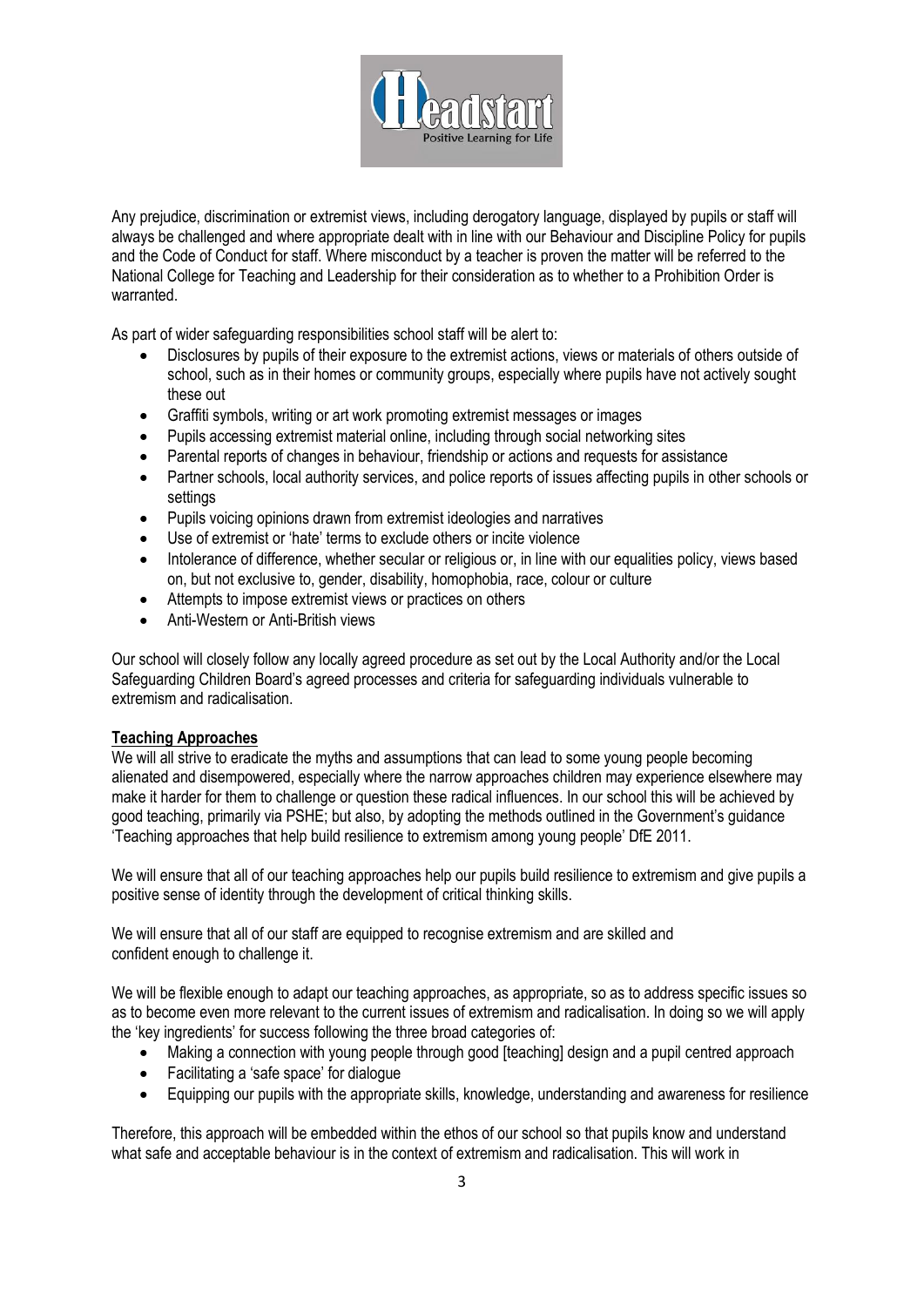

conjunction with our schools' approach to the spiritual, moral, social and cultural development of pupils as defined in OFSTED's School Inspection Handbook and will include the sound use of assemblies to help further promote this rounded development of our pupils.

Our goal is to build mutual respect and understanding and to promote the use of dialogue not violence as a form of conflict resolution. We will achieve this by using a curriculum that includes:

- Citizenship programmes
- Open discussion and debate
- Work on anti-violence and a restorative approach addressed throughout curriculum
- Focussed educational programmes

We will also work with local partners, families and communities in our efforts to ensure our school understands and embraces our local context and values in challenging extremist views and to assist in the broadening of our pupil's experiences and horizons. We will help support pupils who may be vulnerable to such influences as part of our wider safeguarding responsibilities and where we believe a pupil is being directly affected by extremist materials or influences, we will ensure that that pupil is offered mentoring. Additionally, in such instances our school will seek external support from the Local Authority and/or local partnership structures working to prevent extremism.

We will promote the values of democracy, the rule of law, individual liberty, mutual respect and tolerance for those with different faiths and beliefs. We will teach and encourage pupils to respect one another and to respect and tolerate difference, especially those of a different faith or no faith. It is indeed our most fundamental responsibility to keep our pupils safe and prepare them for life in modern multi-cultural Britain and globally.

### **Use of External Agencies and Speakers**

We encourage the use of external agencies or speakers to enrich the experiences of our pupils, however we will positively vet those external agencies, individuals or speakers who we engage to provide such learning opportunities or experiences for our pupils.

Such vetting is to ensure that we do not unwittingly use agencies that contradict each other with their messages or that are inconsistent with, or are in complete opposition to, the school's values and ethos. We must be aware that in some instances the work of external agencies may not directly be connected with the rest of the school curriculum, so we need to ensure that this work is of benefit to pupils.

Our school will assess the suitability and effectiveness of input from external agencies or individuals to ensure that:

- Any messages communicated to pupils are consistent with the ethos of the school and do not marginalise any communities, groups or individuals
- Any messages do not seek to glorify criminal activity or violent extremism or seek to radicalise pupils through extreme or narrow views of faith, religion or culture or other ideologies
- Activities are properly embedded in the curriculum and clearly mapped to schemes of work to avoid contradictory messages or duplication.
- Activities are matched to the needs of pupils
- Activities are carefully evaluated by schools to ensure that they are effective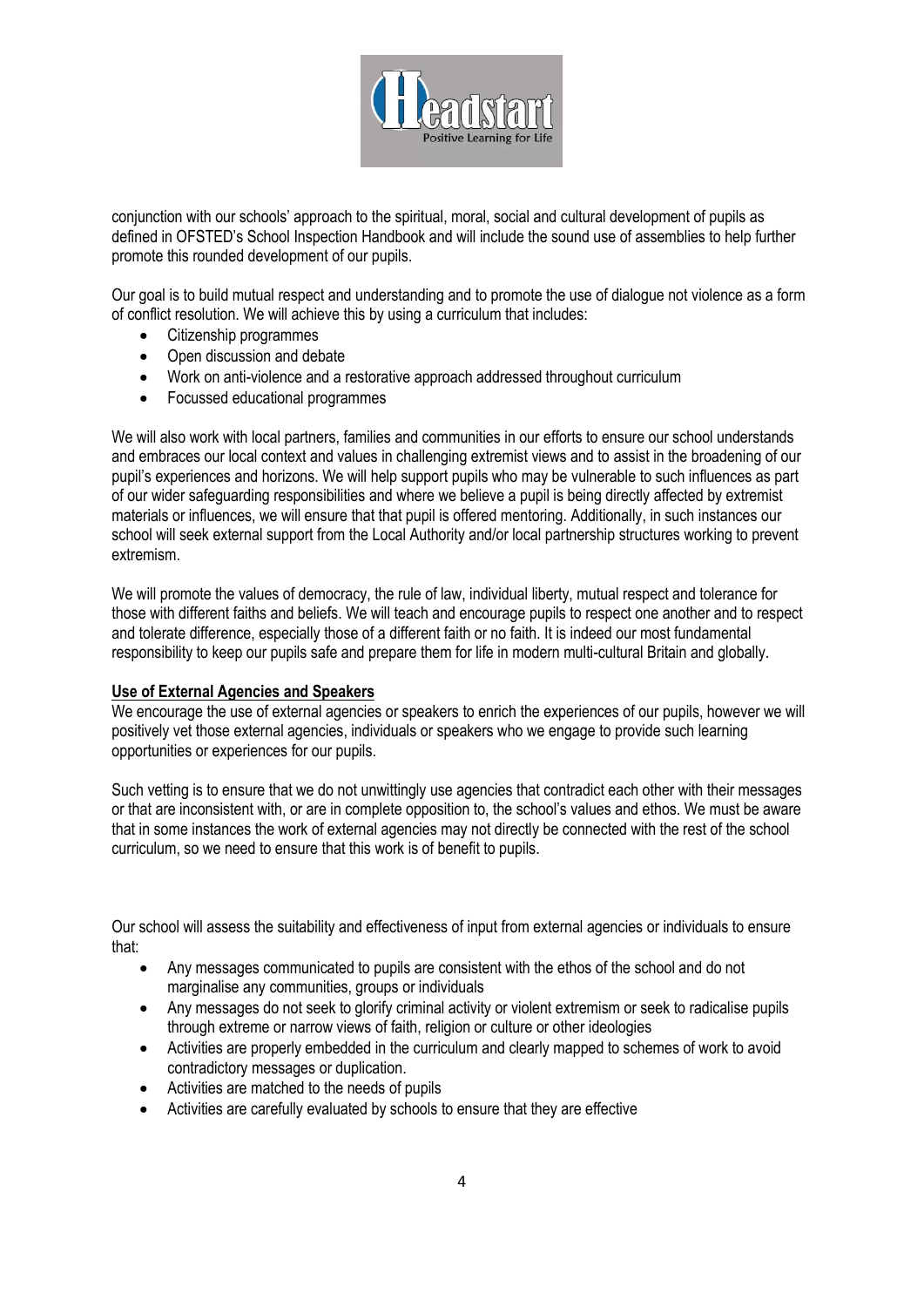

We recognise, however, that the ethos of our school is to encourage pupils to understand opposing views and ideologies, appropriate to their age, understanding and abilities, and to be able to actively engage with them in informed debate, and we may use external agencies or speakers to facilitate and support this.

Therefore, by delivering a broad and balanced curriculum, augmented by the use of external sources where appropriate, we will strive to ensure our pupils recognise risk and build resilience to manage any such risk themselves where appropriate to their age and ability but also to help pupils develop the critical thinking skills needed to engage in informed debate.

### **Whistle Blowing**

Where there are concerns of extremism or radicalisation Pupils and Staff will be encouraged to make use of our internal systems to Whistle Blow or raise any issue in confidence. Please refer to School Whistle Blowing Policy.

### **Child Protection**

Please refer to our Child Protection Policy for the full procedural framework on our Child Protection duties.

Staff will be alert to the fact that whilst Extremism and Radicalisation is broadly a safeguarding issue there may be some instances where a child or children may be at direct risk of harm or neglect. For example; this could be due to a child displaying risky behaviours in terms of the activities they are involved in or the groups they are associated with or staff may be aware of information about a child's family that may equally place a child at risk of harm. (These examples are for illustration and are not definitive or exhaustive)

Therefore, all adults working at the school (including visiting staff, volunteers' contractors, and students on placement) are required to report instances where they believe a child may be at risk of harm or neglect to the Designated Safeguarding Lead (DSL) and/or Headteacher.

### **Role of the Designated Safeguarding Lead (DSL)**

### **The DSL is: Jacquie Fairhurst The Deputy DSL's are: Maria Allan, Debbie Hoyland, Mike Parsons, Sue Carnell, Roxanne Milner-Brown**

The DSL works in line with the responsibilities as set out in the DfE Guidance 'Keeping Children Safe in Education'.

The DSL is the focus person and local 'expert' for school staff, and others, who may have concerns about an individual child's safety or well-being and is the first point of contact for external agencies

In line with Recommendation 2 of Peter Clarke's Report; the role of the DSL will be extended, at the appropriate time, to include the responsibilities of the PREVENT strand of the Government's counter-terrorism strategy. The DSL will also lead on Channel assessments and any resulting referrals which are deemed necessary.

### **Training**

Whole school in-service training on Safeguarding and Child Protection will be organised for staff and advisors at annually and will comply with the prevailing arrangements agreed by the Local Authority and Local Safeguarding Children Board and will, in part, include training on extremism and radicalisation and its safeguarding implications.